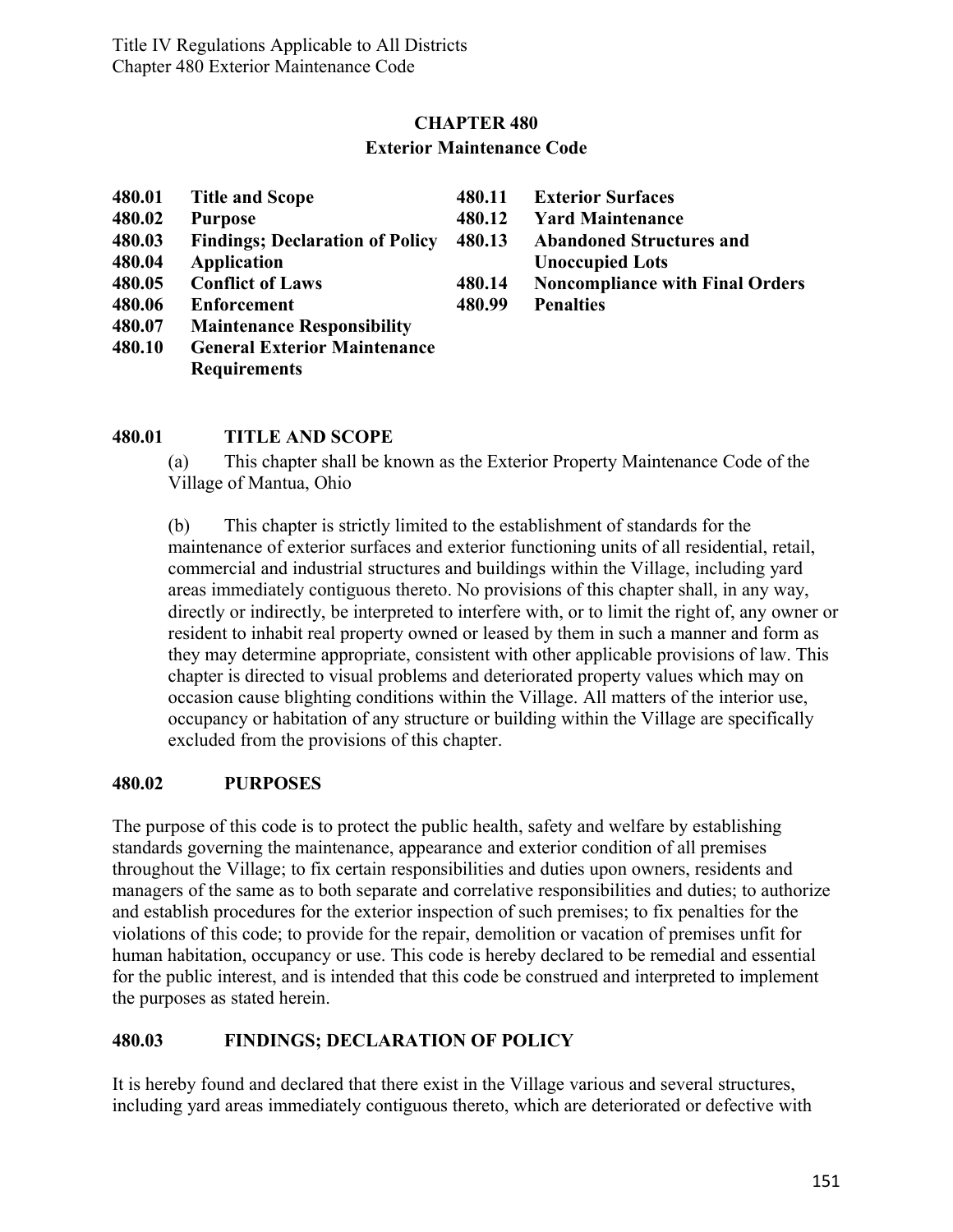Title IV Regulations Applicable to All Districts Chapter 480 Exterior Maintenance Code

respect to exterior maintenance and further, that such conditions, including, but not limited to, structural deterioration, lack of maintenance, the exterior appearance of premises and the existence of exterior fire hazards and unsanitary conditions, constitute an immediate threat to the health, safety, welfare and reasonable comfort of the residents and inhabitants of the Village. It is further found and declared that, by reason of lack of maintenance and progressive deterioration, the exterior appearance of certain properties has the further effect of creating blighting conditions and initiating depressed neighborhood groupings, and if the same are not curtailed and corrected, the conditions are likely to grow and spread and necessitate, in time, the expenditure of public funds to correct and eliminate the same, and that by reason of timely regulations and restrictions as herein contained, the growth of such blight may be prevented and the immediate neighborhood and property values thereby maintained.

## **480.04 APPLICATION**

Every residential, nonresidential or mixed occupancy building, and the land on which it is situated, used or intended to be used for dwelling, commercial business or industrial occupancy, shall comply with the provisions of this code, whether or not such building shall have been constructed, altered or repaired before or after enactment of this code, and without regard to any permits or licenses which shall have been issued for the use or occupancy of the building or premises for the construction or repair of the building, or for the installation or repair equipment or facilities prior to the effective date of this code. This code establishes standards for the initial and continued occupancy and use of all such structures and does not replace or modify standards otherwise established for the construction, repair, alteration or use of the building. Where there is mixed occupancy, residential or nonresidential use therein shall be nevertheless regulated by and subject to the provisions of this code.

## **480.05 CONFLICT OF LAWS**

In any case where a provision of this code imposes a higher standard than that set forth in any other ordinance of the Village or law of the State, then the standard set forth herein shall prevail, but if a provision of this code imposes a lower standard than that imposed by any other ordinance of the Village or law of the State, then the higher standard contained in any such other ordinance or law shall prevail.

## **480.06 ENFORCEMENT**

The enforcement of the provisions of the code shall be the responsibility of the Village Zoning Inspector, as designated by the Mayor, together with such additional enforcement officers as may be required, to carry out and implement all the provisions herein.

(a) Inspection: All buildings and premises within the Village are subject to exterior inspections from time to time by the Zoning Inspector using those public access venues (roads, sidewalks) as may be available. When entry by the Zoning Inspector onto private property is deemed necessary in the furtherance of his duties, such inspection shall be preceded by written notice of the inspection given to the property owner at least fortyeight hours before the inspection, except in case of emergency.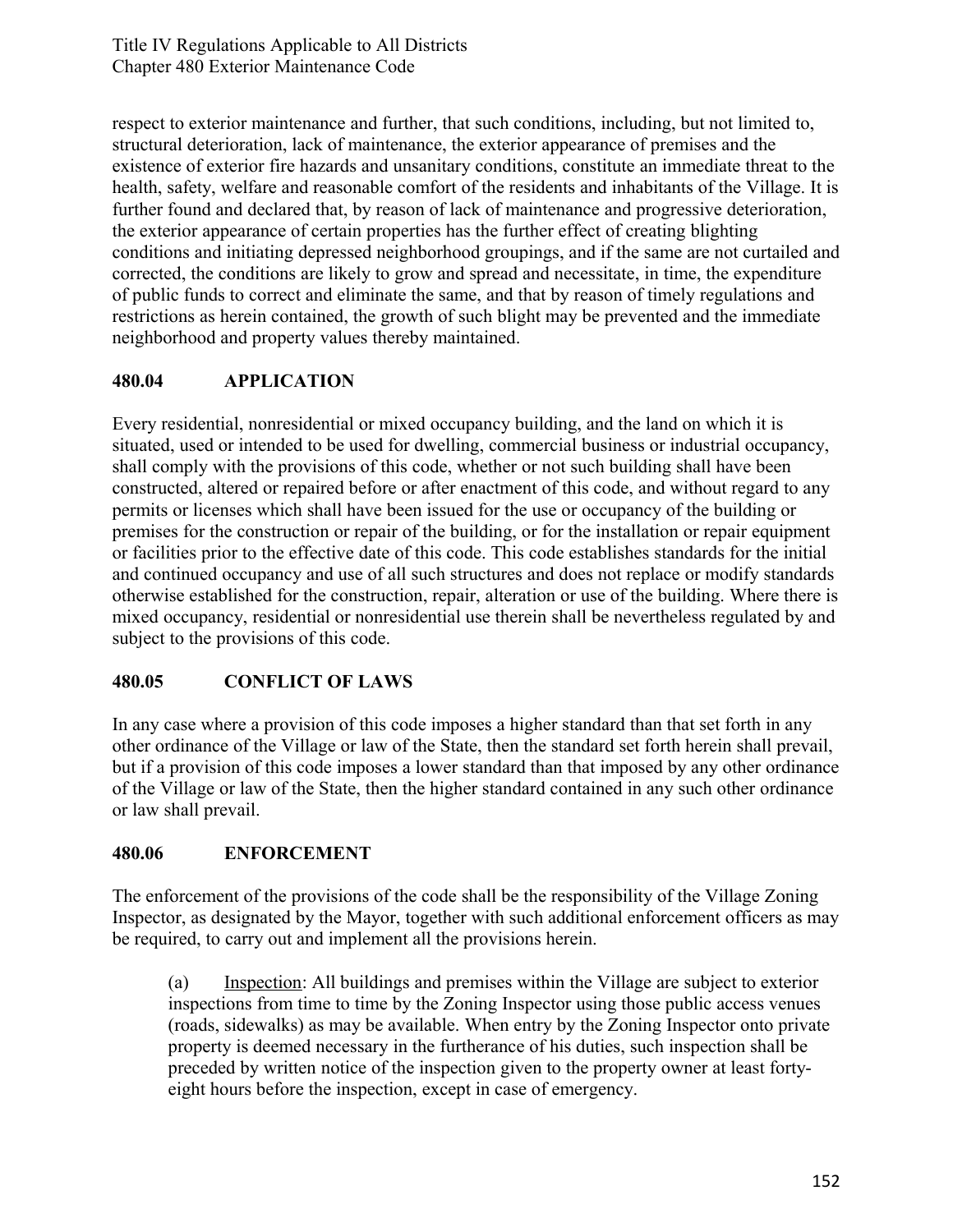(b) In cases where citizen complaints trigger an inspection, the property owner will be notified of the complaint in writing by the Zoning Inspector, and an appointment for closer inspection scheduled to resolve the issue.

(c) Notice: Where a violation of any provision of this code is found to exist, the Zoning Inspector shall cause a written notice of such violation to be served upon the person responsible for the correction thereof. The notice shall specify the violation committed and shall provide for a reasonable period of time, not less than 30 days nor more than 90 days, to correct or abate the violation. In the event that weather is a major consideration in correcting or abating a violation, the Zoning Inspector may extend the time set forth herein to not less than an additional thirty days, but not more than sixty days, immediately following the occurrence of appropriate weather conditions, such schedule being consistent with the weather conditions.

Notice may be served personally or by certified mail addressed to the last known address of the person to be served or by leaving a copy thereof at the usual residence of the person to be served. If the last known address cannot be ascertained, the notice shall be posted on the outside front entrance of the structure in alleged violation.

In the absence of an appeal, as provided below, the completion of notice and failure to comply shall constitute a final order as to these administrative proceedings.

(d) Corrective Action Delay: In the event the property owner can demonstrate that corrective action to abate violation within the time frame outlined in (b) above would impose serious financial hardship or ruin, the Zoning Inspector is empowered, subject to review by the Planning and Zoning Commission, to delay the initiation of any corrective action upon receiving a commitment in writing from the property owner that: (1) the property owner voluntarily and freely accepts the determination that his property is in violation of this Code and must be improved to eliminate such violation(s); and (2) the property owner makes a specific "time commitment" representation as to when the violation elimination activity will be initiated, and when all such actions will be completed, eliminating any and/or all such violation(s). Such time period may be unique to each commitment, but shall not exceed two (2) years. Any property owner receiving a corrective action delay shall periodically report at regular intervals to the Zoning Inspector on the progress made toward both beginning the remediation activity and eliminating any/all violations.

(e) Appeal: Within 30 days of the date of service of notice, any person affected by the notice may request a hearing thereon before the Board of Zoning Appeals by filing a written request with the Clerk of the Board. The Chairperson of the Board, upon receipt of the request, shall, within 30 days from that date, and upon five days notice to the party and the Zoning Inspector, set the matter down for hearing. The Board may sustain, modify or dismiss, in whole or in part, any action required to correct or abate the violation set forth in the notice and shall issue an order incorporating its determinations. Any order of modification or dismissal shall be effective for two years following the date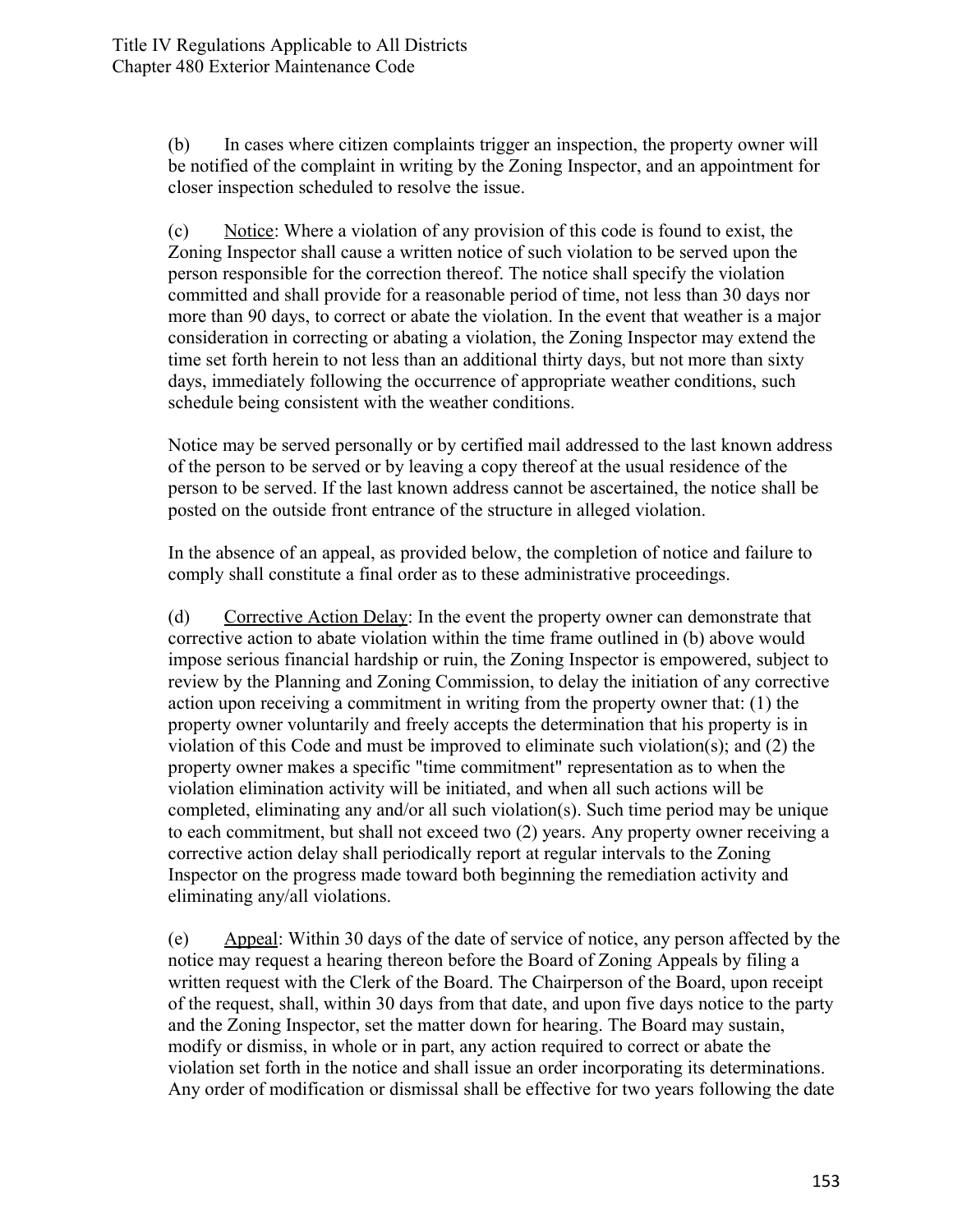of issuance of such order, and thereafter the subject matter of such order of modification or dismissal may be amenable to further inspection, notice and appeal as set forth herein.

The Board of Zoning Appeals shall consider only the following in determining appropriate action to be taken:

1. That any modification of the original order of the Zoning Inspector shall not, in any material way, alter the standards of this code and shall not affect detrimentally the health or safety of occupants or the health, safety or welfare of the occupants or owners of adjacent premises or of the immediate neighborhood; and

2. That strict enforcement would constitute an undue and unnecessary hardship on the owner, manager or resident, by reason of compelling an expenditure for repair of the premises which would be substantially disproportionate to any benefit to health, safety or welfare of the community that might be derived therefrom.

No license or permit or other certification of compliance with this code shall constitute a defense against any violation of any other local ordinance applicable to any structure or premises, nor shall any provision herein relieve any owner, manager or resident from complying with any other provision, nor any official of the Village from enforcing any such other provision.

# **480.07 MAINTENANCE RESPONSIBILITY**

The owner of every single or multiple unit structure within the Village shall be responsible for maintaining the exterior surfaces of the same in conformance with the provisions of this code.

The owner of every single or multiple unit structure within the Village shall be responsible for maintaining the yard area immediately contiguous thereto in conformance with the provisions of this code.

Unless expressly provided to the contrary in this code, the respective obligations and responsibilities imposed herein upon the owner, as differentiated from those of the residents, shall not be altered or affected by an agreement or contract by and between any of the aforesaid, or between them and other parties.

In cases where the record owner of the premises is unavailable due to death, disability, incarceration, absence from the state or other valid reason, the Village may seek compliance from persons in possession or control of the premises, including but not limited to: agents of the owner, next of kin, heirs, tenants, lessees, or occupants, as appropriate. Nothing in this section shall be construed to limit or reduce the primary responsibility of an available owner. *(Ord. 2021-41, eff. 11/18/21)*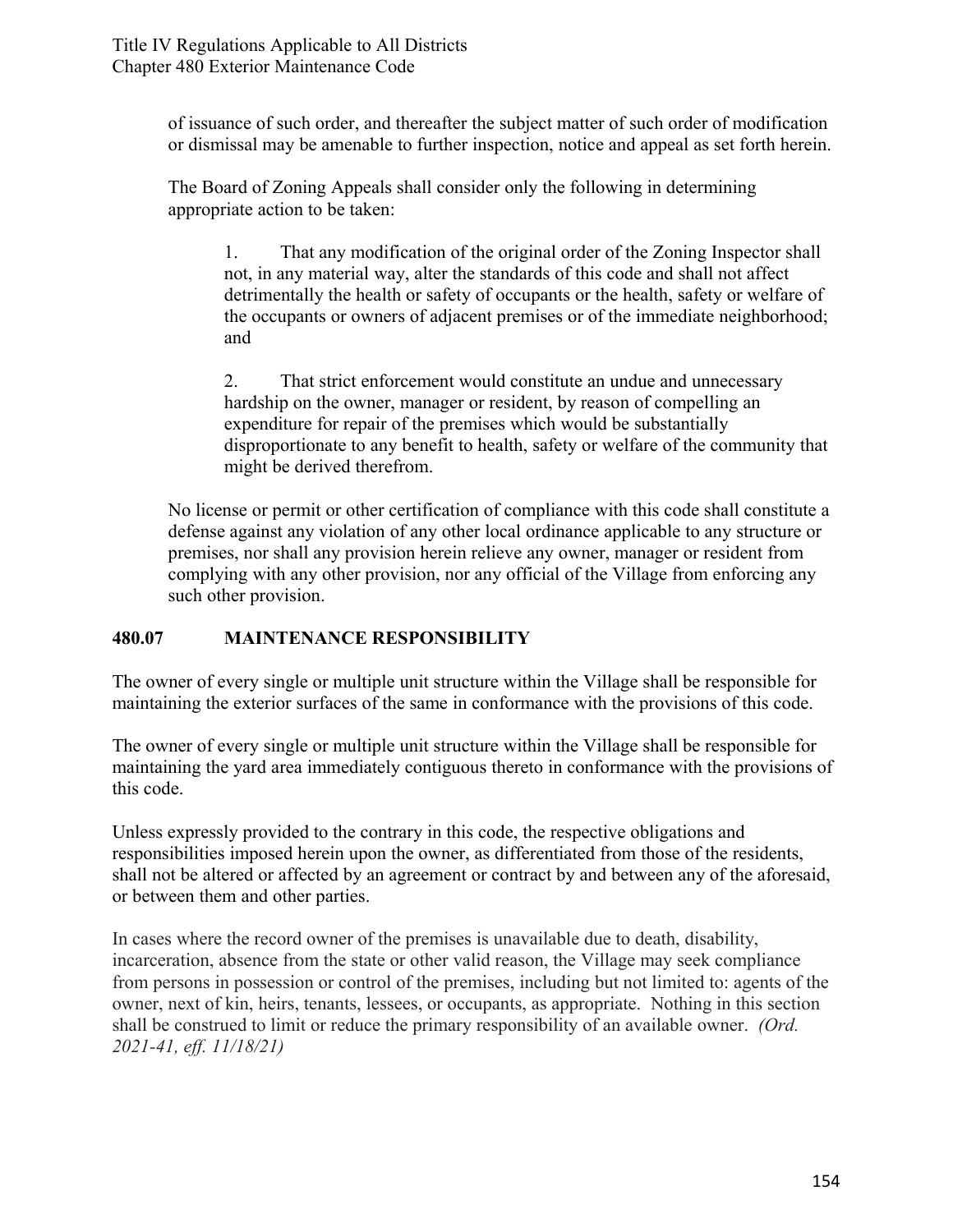#### **480.10 GENERAL EXTERIOR MAINTENANCE REQUIREMENTS**

(a) The exterior surfaces and all exterior members of all structures within the Village, be the same functional or aesthetic, shall be maintained in good repair. Any exterior part or feature thereof having functional use shall be capable of performing the use for which such part or feature was designed.

(b) The entire yard area contiguous to all structures within the Village, and extending up to and including the lot line in all directions, shall be maintained in a safe, clean and sanitary condition.

## **480.11 EXTERIOR SURFACES**

(a) All exterior surfaces, including but not limited to, doors, door and window frames, cornices, porches, trim, balconies, decks and fences shall be maintained in good condition. Exterior wood surfaces, other than decay-resistant woods, shall be protected from the elements and decay by painting or other protective covering or treatment. An exterior wall segment, facing or other distinguishable surface area determined by the Zoning Inspector to have more than twenty-five (25%) per cent of its total area bare, peeling, flaking, pitted or otherwise deteriorated shall be surface coated. All siding and masonry joints as well as those between the building envelope and the perimeter of windows, doors, and skylights shall be maintained weather resistant and water tight. All metal surfaces subject to rust or corrosion shall be coated to inhibit such rust and corrosion, and all surfaces with rust or corrosion shall be stabilized and coated to inhibit future rust or corrosion. Oxidation stains shall be removed from exterior surfaces. Surfaces designed for stabilization by oxidation are exempt from this requirement.

(b) All foundation walls shall be maintained plumb and free from open cracks and breaks and shall be kept in such a condition so as to prevent the entry of rodents and other pests.

(c) All exterior walls shall be free from holes, breaks, and loose or rotting materials, and maintained weatherproof and properly surface coated where required to prevent deterioration.

(d) The roof and flashing shall be sound and not have defects that admit rain. Roof drainage shall be adequate to prevent deterioration in the walls or interior portion of the structure. Roof drains, gutters and downspouts shall be maintained in good repair, free from visible oxidation, and free from obstructions. Roof water shall not be discharged in a manner that creates a public nuisance.

(e) Every exterior stairway, deck, porch or balcony shall be maintained structurally sound, in good repair, with proper anchorage and capable of supporting the imposed loads.

(f) All chimneys, cooling towers, smoke stacks, and similar appurtenances shall be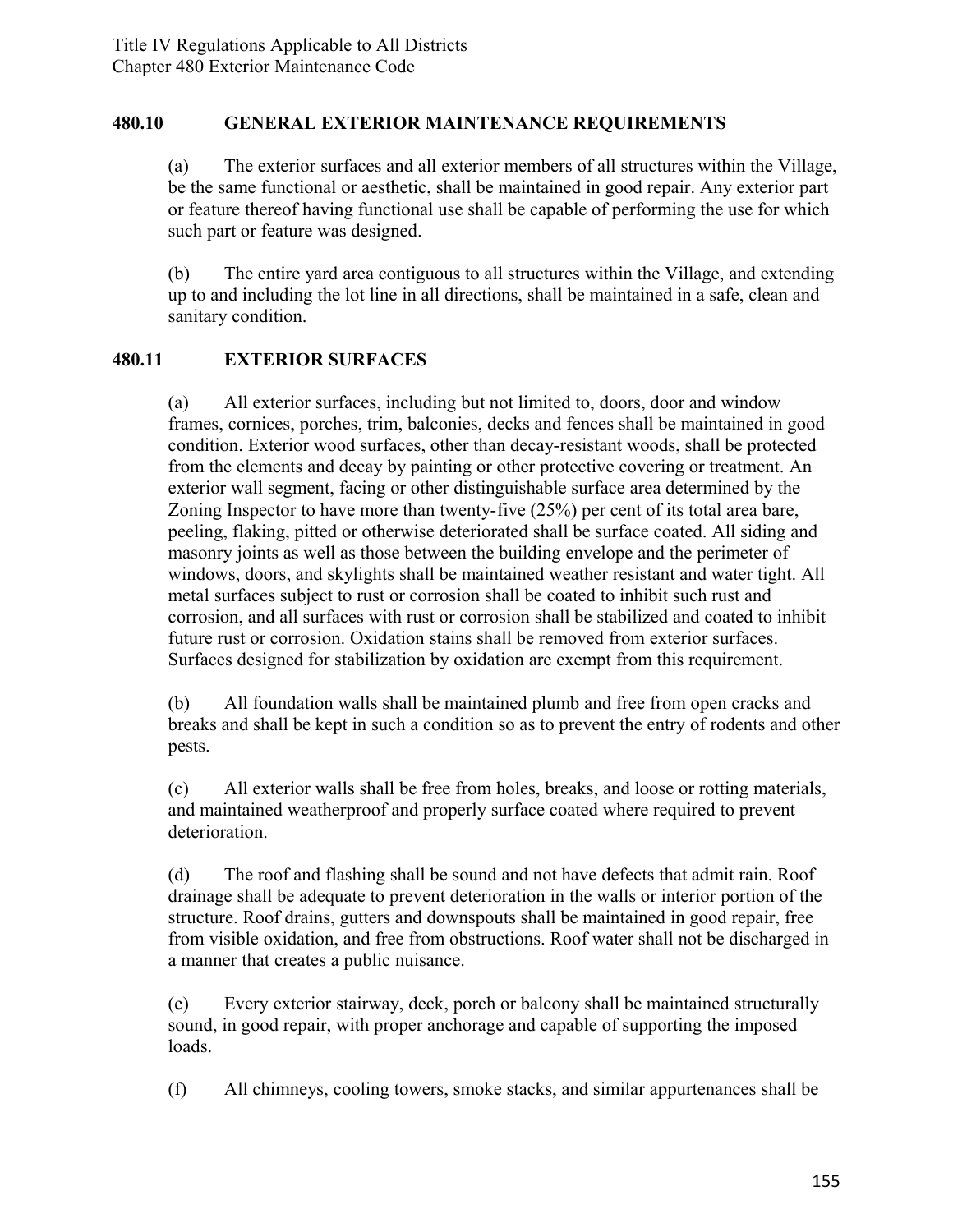maintained structurally safe and sound, and in good repair. All exposed surfaces of metal or wood shall be protected from the elements and against decay or rust by periodic application of weather-coating materials, such as paint or similar surface coating.

(g) Every window, skylight, door and frame shall be kept in sound condition, good repair and weather tight.

# **480.12 YARD MAINTENANCE**

#### (a) Refuse:

(1) No furniture (except lawn furniture in good repair), mattresses, household furnishings, rugs, appliances, abandoned railroad ties, tires, wheels, abandoned vehicle parts, dilapidated automobiles or automobile parts shall be placed or stored in any yard area contiguous to any structures within the village over a period in excess of forty-eight hours, provided, however, that such of the items as are set for herein are usually good and ordinarily placed for scheduled refuse hauling may be so placed for a period of time not to exceed the next regularly scheduled refuse hauling date. "Exemption to the 48 hour limitation is provided to commercial entities whose storage of automotive-related items is consistent with their normal business practice." Property owners and/or residents are urged to remove emptied trash receptacles or recycle bins from the roadside within 24 hours after collection to a sheltered area convenient for use.

(2) Property areas of all premises shall be kept free of debris, objects, materials or conditions that create a health, accident or fire hazard, or are a public nuisance, or constitute a blighting or deteriorating influence on the neighborhood. Broken glass, stumps, filth, garbage, trash and debris shall not be permitted on any property. This section does not apply to legitimate building materials stored on lots with projects in progress, subject to Title VI, Section 650 of the Mantua Zoning Code.

(b) Trees, grass and shrubbery:

(1) All trees, shrubs or plants should be trimmed of dead, decayed or broken portions thereof and the debris properly disposed of.

(2) Grass and weeds on parcels fronting on village streets or state highways shall be maintained, controlled and cut on a regular basis. Grass or weeds in excess of 9 inches in height constitute a public nuisance and health risk. *(amended by Ord. 2020-50, eff. 1/14/21)*

- (c) Accessory Structures:
	- (1) All structures located in the yard area contiguous to all zoning categories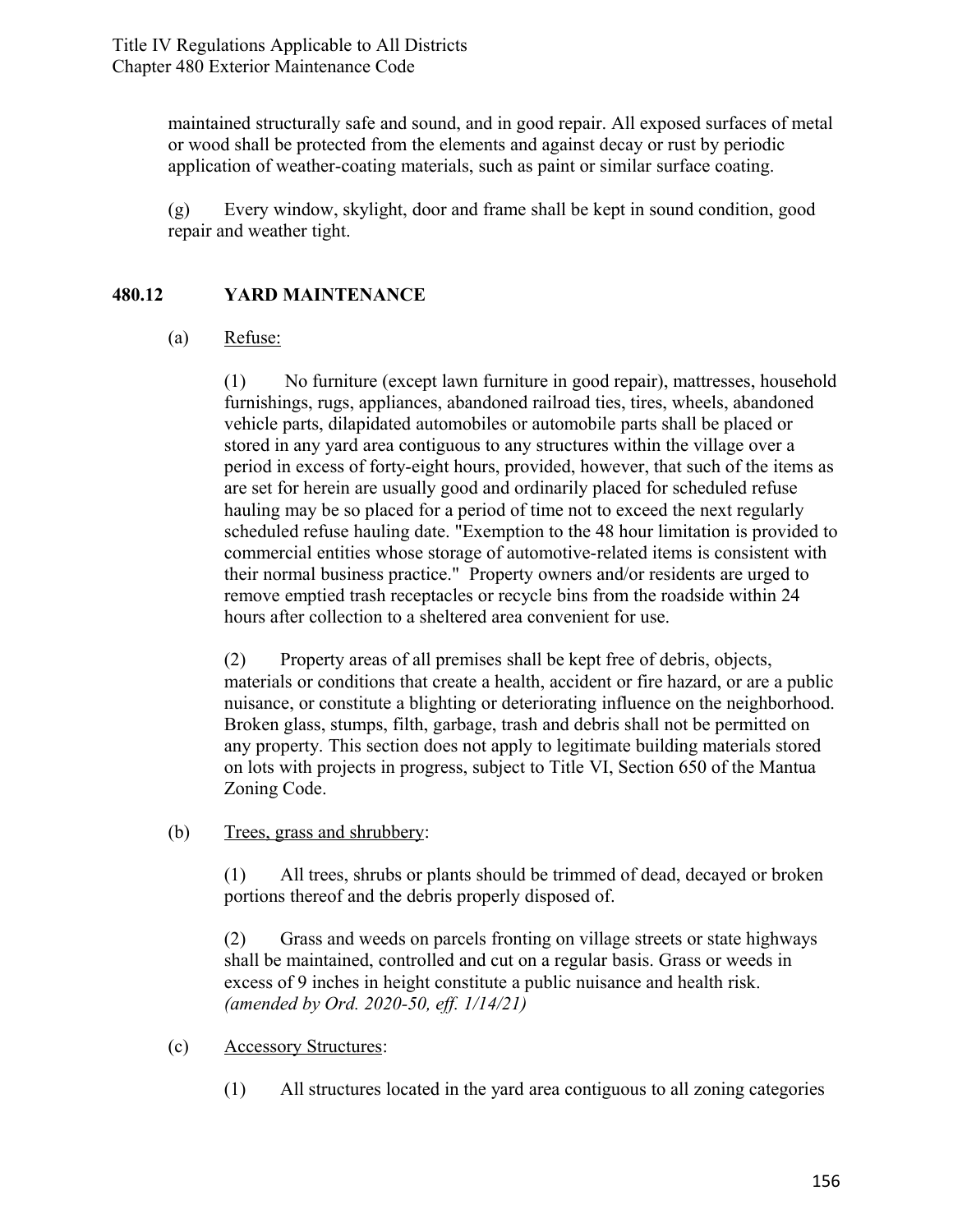within the Village, such as sheds, barns, garages, bins and the like, shall be maintained in good repair in conformance with other provisions of this code having regard to foundations, roofs and exterior surfaces.

(2) Any broken, deteriorated or decayed fence, yard enclosure or other device or structure located in the yard area contiguous to all zoning categories within the Village shall be repaired or removed.

(d) Driveways: A driveway is that area giving access and egress to motor vehicles from the street to the garage or a parking area, having a surface of asphalt, concrete or gravel, and shall be maintained in good repair.

(e) Ground-Surface Hazards: Holes, cracks, excavations, breaks, projection and obstructions in the public right-of-way which are a hazard to persons using the premises shall not be permitted. *(amended by Ord. 2020-50, eff. 1/14/21)*

(f) Sidewalks: Shall be maintained in good repair in accordance with Village Ordinance No. 1995-25.

# **480.13 ABANDONED STRUCTURES AND UNOCCUPIED LOTS**

If any structure shall become abandoned for a period of more than 90 days, such structure may be presumed to be a nuisance affecting or endangering surrounding property values and to be detrimental to the public health, safety, convenience, comfort, property or general welfare of the community and shall be abated. For the purpose of this section, "abandon" shall mean to give up occupancy in the structure with the intent of never again claiming occupancy in the structure.

Whenever the Zoning Inspector shall find that any structure has been abandoned, notice shall be given in the same manner as a service of summons in a civil case or by certified mail addressed to the owner of record of the premises at his or her last known address or to the address to which tax bills are sent, or by a combination of the foregoing methods, to abate such abandoned condition within thirty days either by placing the structure in operation in accordance with this section, by adapting and using the structure for another use permitted in the zoning district, or by razing the structure, removing all debris, signs, goods, supplies and equipment, and filling depressions to the grade level of the lot, provided, however, that if the structure is used after the notice is given and remains in operation for ninety consecutive days, the provisions of this section shall not apply.

Upon the failure, neglect or refusal of any owner to comply with the notice to abate such abandonment, the Zoning Inspector shall advise the Village Solicitor of all the facts and the Village Solicitor shall proceed to exercise on behalf of the Village any remedy which shall then be available to it to secure an abatement of such abandonment, including any that pertains to the abatement of a public nuisance, and to recover any damages or enforce any penalties which may be recovered or imposed at the instance of the Village, including all damages reasonable under Ohio R.C. 715.26 and 715.261.